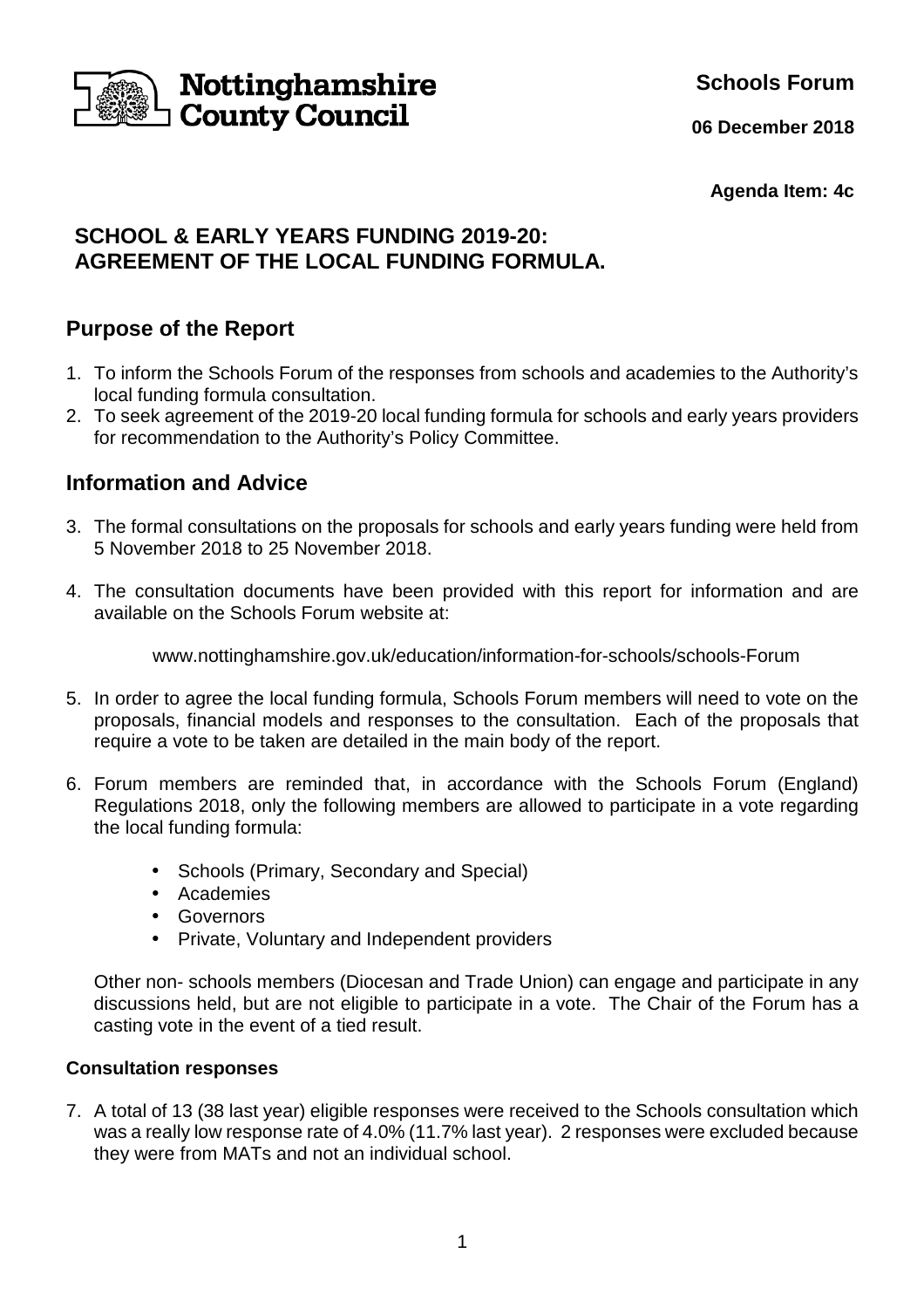- 8. A total of 41 (2 Schools, 39 PVI settings) eligible responses were received to the Early Years consultation which was a response rate of 4%. One response was excluded from a MAT and not an individual school.
- 9. A full analysis of the responses received, along with the comments for each question are attached as **Appendix D.** Note that questions 1 to 4 asked about the person completing the response, so the appendix begins with question 5.
- 10. The responses to the questions on the LA's proposals are summarised below.

#### **Consultation Proposals**

- 11. All schools block proposals requiring a decision for 2019-20 are outlined in paragraphs 12 to 22 below along with the number of Yes/No or not sure/no responses from the consultation analysed by school phase.
- 12. Prior to each proposal reference will be made to the consultation comments received at **Appendix D** for consideration by the Forum.
- 13. Question 5 was the proposal to transfer 0.5% from the schools block to the high needs block to alleviate the continued pressures on the high needs budget. The consultation document included the current and projected budget position, the local authority's actions to date and the Nottinghamshire High Needs Block review report from the external consultant. The preceding report to the Forum provided an update on the HNB and that work is progressing which has arisen from Peter Gray's report. The consultation responses were split 6 Yes and 6 No.

A vote is required on the following proposal by **School, Academy, Governor, & PVI members**.

|  |                                                                                                     | Primary (10) |                | Secondary (3) |     |            |                |
|--|-----------------------------------------------------------------------------------------------------|--------------|----------------|---------------|-----|------------|----------------|
|  |                                                                                                     | Yes          | N <sub>0</sub> | Not Sure/     | Yes | No.        | Not Sure/      |
|  | Question                                                                                            |              |                | No            |     |            | No.            |
|  |                                                                                                     |              |                | Answer        |     |            | Answer         |
|  | Do you agree with the proposal to transfer 0.5%<br>from the total schools block funding to the high | 5            | 4              |               |     | $\sqrt{2}$ | $\blacksquare$ |
|  | needs block?                                                                                        |              |                |               |     |            |                |

14. Question 6 was to mirror the reduction in the NFF primary low prior attainment unit value. Ten of the 13 respondents agreed with the proposal.

A vote is required on the following proposals by **School, Academy, Governor, & PVI members**.

|          |                                                   | Primary |     |           | Secondary |     |                |
|----------|---------------------------------------------------|---------|-----|-----------|-----------|-----|----------------|
|          |                                                   | Yes     | No. | Not Sure/ | Yes       | No. | Not Sure/      |
| Question |                                                   |         |     | No.       |           |     | N <sub>o</sub> |
|          |                                                   |         |     | Answer    |           |     | Answer         |
| 6        | In order to continue with the principle to mirror |         |     |           | 3         | -   |                |
|          | the NFF as far as possible the local authority    |         |     |           |           |     |                |
|          | would need to reduce the unit value for the       |         |     |           |           |     |                |
|          | primary low prior attainment factor from £1,050   |         |     |           |           |     |                |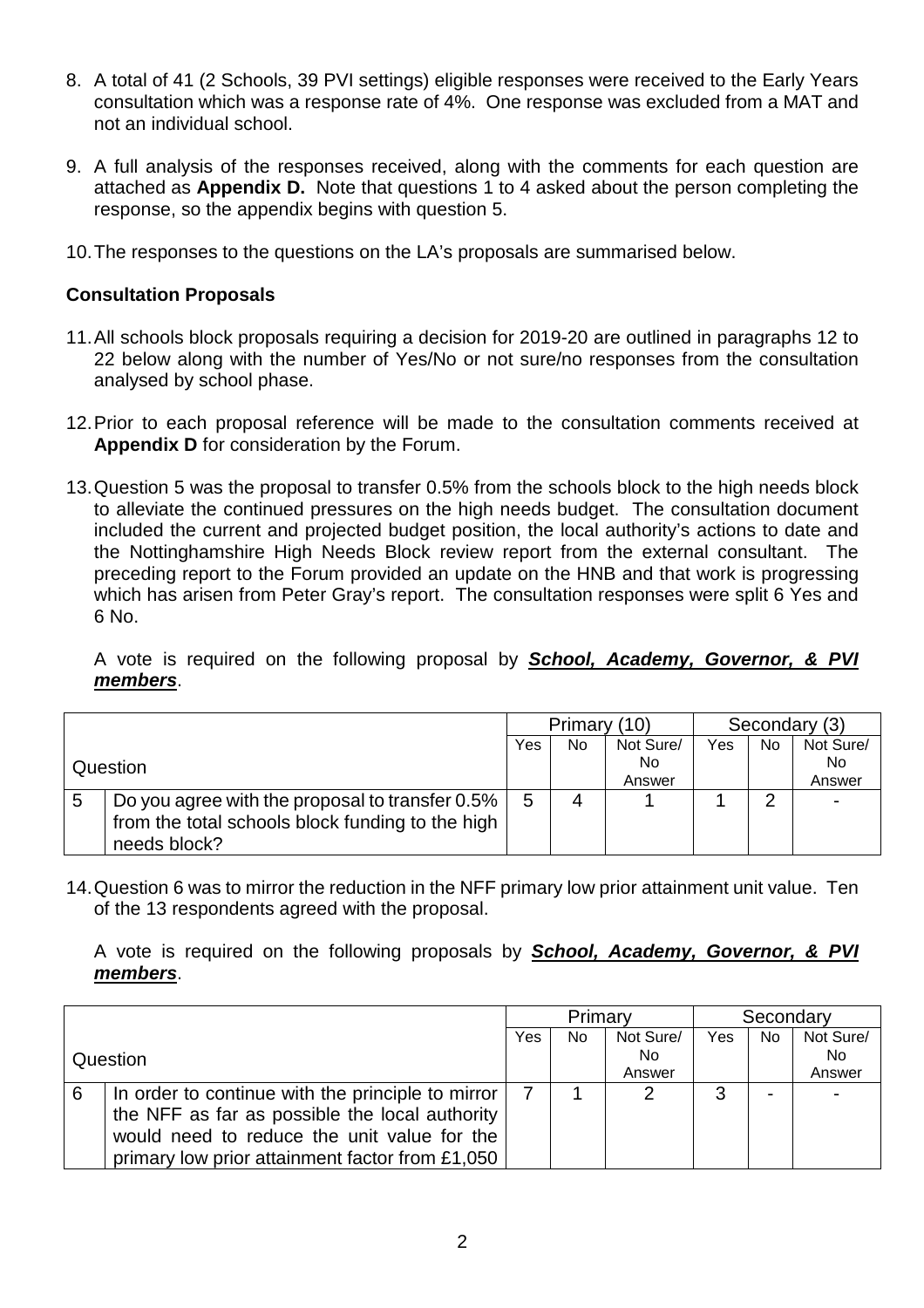| $_1$ - £1,022 (before the area cost adjustment). Are $\parallel$ |  |  |  |
|------------------------------------------------------------------|--|--|--|
| you in agreement with this proposal?                             |  |  |  |

- 15. Question 7 was regarding a number of technical adjustments which may require Secretary of State approval and need to demonstrate that the LA has consulted with schools. Since the consultation was carried out two such applications have been made to the Secretary of State as follows:
	- a) To reduce the MFG for those schools who are not due to receive any further gains in 2019- 20 because they were all allocated in their 2018-19 funding.
	- b) To exclude the mobility factor from the MFG to mirror the NFF calculation.

The consultation also included the exclusion of exceptional premises factors but it has been confirmed by the ESFA that this is not necessary.

|   |                                                  | Primary |    | Secondary |     |     |           |
|---|--------------------------------------------------|---------|----|-----------|-----|-----|-----------|
|   |                                                  | Yes     | No | Not Sure/ | Yes | No. | Not Sure/ |
|   | Question                                         |         |    | No.       |     |     | No.       |
|   |                                                  |         |    | Answer    |     |     | Answer    |
| 9 | To ensure that school budgets are calculated     |         |    |           | 3   |     |           |
|   | correctly and mirror the calculations in the NFF |         |    |           |     |     |           |
|   | a number of technical adjustments will need to   |         |    |           |     |     |           |
|   | be made to the Education & Skills Funding        |         |    |           |     |     |           |
|   | Agency (ESFA) funding tool (APT) which may       |         |    |           |     |     |           |
|   | require a disapplication request to be submitted |         |    |           |     |     |           |
|   | to the Secretary of State. Are you in agreement  |         |    |           |     |     |           |
|   | with this proposal?                              |         |    |           |     |     |           |

- 16. The following three proposals will need to be considered together as the outcome of one impacts on the other two. The summary of the financial models provided with the consultation are at Appendix A for reference.
- 17. Question 7 related to a proposed increase to the Minimum Per Pupil amount and two models were provided illustrating increases of £100 and £200. There was a 100% Yes response to this question.

|                                                     | Primary (10) |    | Secondary (3) |        |                          |                |
|-----------------------------------------------------|--------------|----|---------------|--------|--------------------------|----------------|
|                                                     | Yes          | No | Not Sure/     | Yes    | <b>No</b>                | Not Sure/      |
| Question - MPP                                      |              |    | No            |        |                          | No             |
|                                                     |              |    | Answer        |        |                          | Answer         |
| The current Minimum per Pupil amount is set at   10 |              |    |               | ◠<br>ື | $\overline{\phantom{0}}$ | $\blacksquare$ |
| £3,300 for primary and £4,600 for secondary. Do     |              |    |               |        |                          |                |
| you think this should be increased for 2019-20?     |              |    |               |        |                          |                |

A vote is required on the proposals by **School, Academy, Governor, & PVI members**.

18. Question 8 related to the level of the MFG and two options were given 0.25% and 0.5%. Eleven out of 13 schools indicated a preference for the 0.25% model.

| Question - MFG                                                                                                                       | Primary<br>10) | Secondary<br>(3) |
|--------------------------------------------------------------------------------------------------------------------------------------|----------------|------------------|
| 8 The current MFG is set at positive 0.25% to allow schools to receive a<br>minimum increase above their pupil led 2017-18 baseline. |                |                  |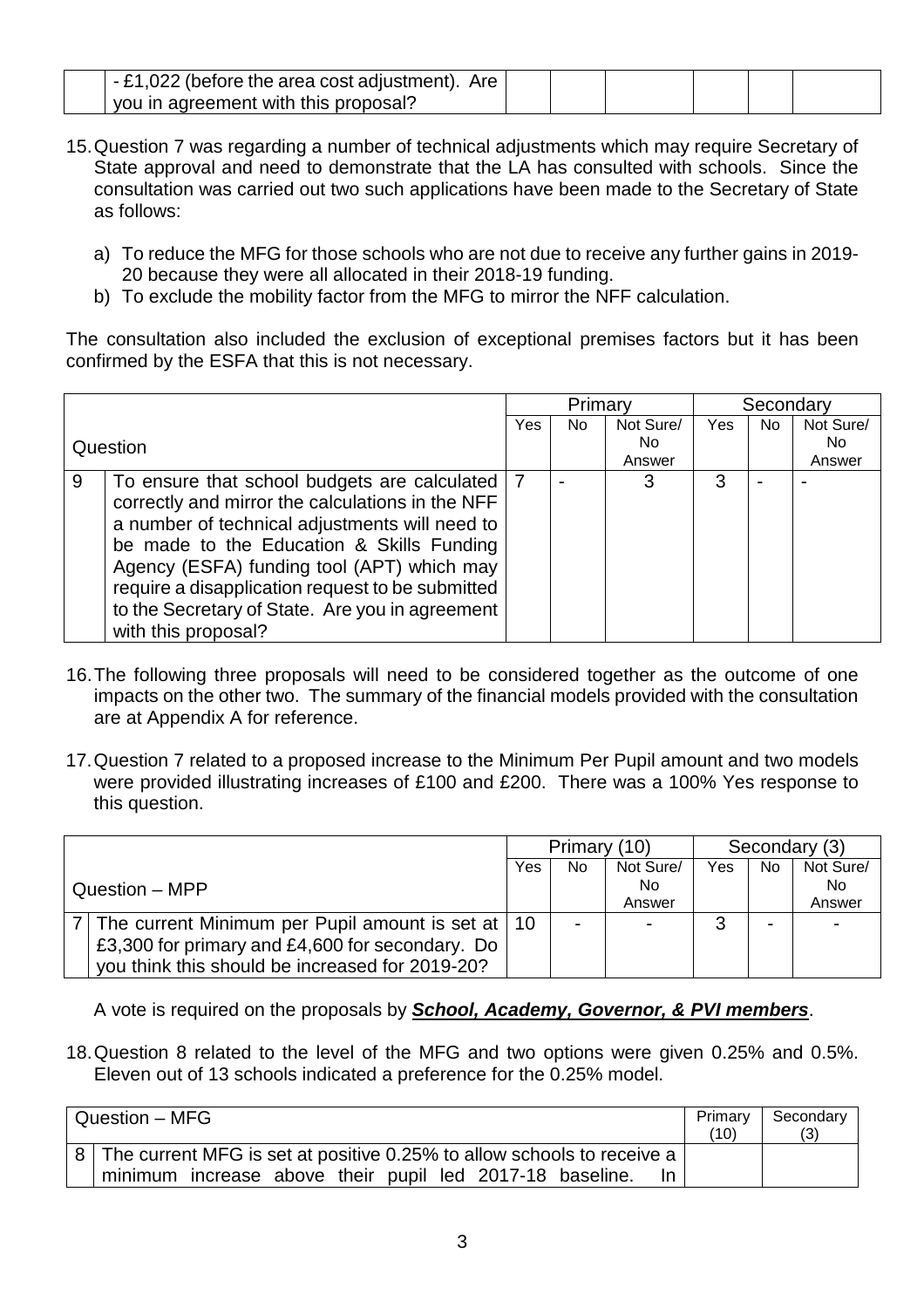| consideration with the models provided at what level do you think the<br>local authority should set the MFG for 2019-20? |  |
|--------------------------------------------------------------------------------------------------------------------------|--|
| a) 0.25% (Models 1,3 & 4 refers)                                                                                         |  |
| b) $0.50\%$ (Model 2 refers)                                                                                             |  |

A vote is required on the proposals by **School, Academy, Governor, & PVI members**.

19. Question 9 related to the level of the gains cap and 4 options were given from 0.25% to 1.10%. Six of the 11 schools who responded indicated a preference for 0.25% (model 4).

|   | Question - Gains Cap                                                                                                                                                                                                   | Primary | Secondary |
|---|------------------------------------------------------------------------------------------------------------------------------------------------------------------------------------------------------------------------|---------|-----------|
| 9 | In order to make the formula affordable a gains cap will be required for<br>2019-20. In consideration with the models provided at what level do<br>you think the local authority should set the gains cap for 2019-20? |         |           |
|   | a) 0.25% (Model 4)                                                                                                                                                                                                     | 4       |           |
|   | b) 0.50% (Model 2)                                                                                                                                                                                                     | っ       |           |
|   | 1.00% (Model 3)                                                                                                                                                                                                        |         |           |
|   | 1.10% (Model 1)                                                                                                                                                                                                        |         |           |
|   | <b>Not Answered</b>                                                                                                                                                                                                    | 2       |           |

A vote is required on the proposals by **School, Academy, Governor, & PVI members**.

- 20. The Forum are reminded that the final unit values will be based on affordability once the actual settlement is announced by the DfE in December. The Authority will aim to implement the recommended model as far as possible.
- 21. If the funding allocation is more or less than expected the Forum should give consideration as to where any adjustment should be made e.g. the gains cap.

### De-delegation of funding for maintained primary and secondary schools

- 20. As outlined in the consultation document, there are a limited list of services that the local authority can continue to operate centrally for maintained schools only. The consultation responses showed that the majority of respondents felt that the services listed should be centrally operated. However, the final decision is made by the members of the Forum who represent the maintained primary and secondary sector. As de-delegation decisions can differ between the sectors, separate votes will need to take place.
- 21. A vote is required by **maintained primary school and governor members** on the following:

|        | Question<br>Primary (10)                                                                                                 |     |     |                              |
|--------|--------------------------------------------------------------------------------------------------------------------------|-----|-----|------------------------------|
|        |                                                                                                                          | Yes | No. | Not Sure/<br>No.<br>Response |
| $10-1$ | As a representative of a maintained primary<br>school, do you agree to the de-delegation of the<br>following in 2019-20: |     |     |                              |
| A      | Free school meals eligibility assessment?                                                                                | 9   |     |                              |
| B      | Support to underperforming ethnic minority<br>groups and bilingual learners?                                             |     | 3   |                              |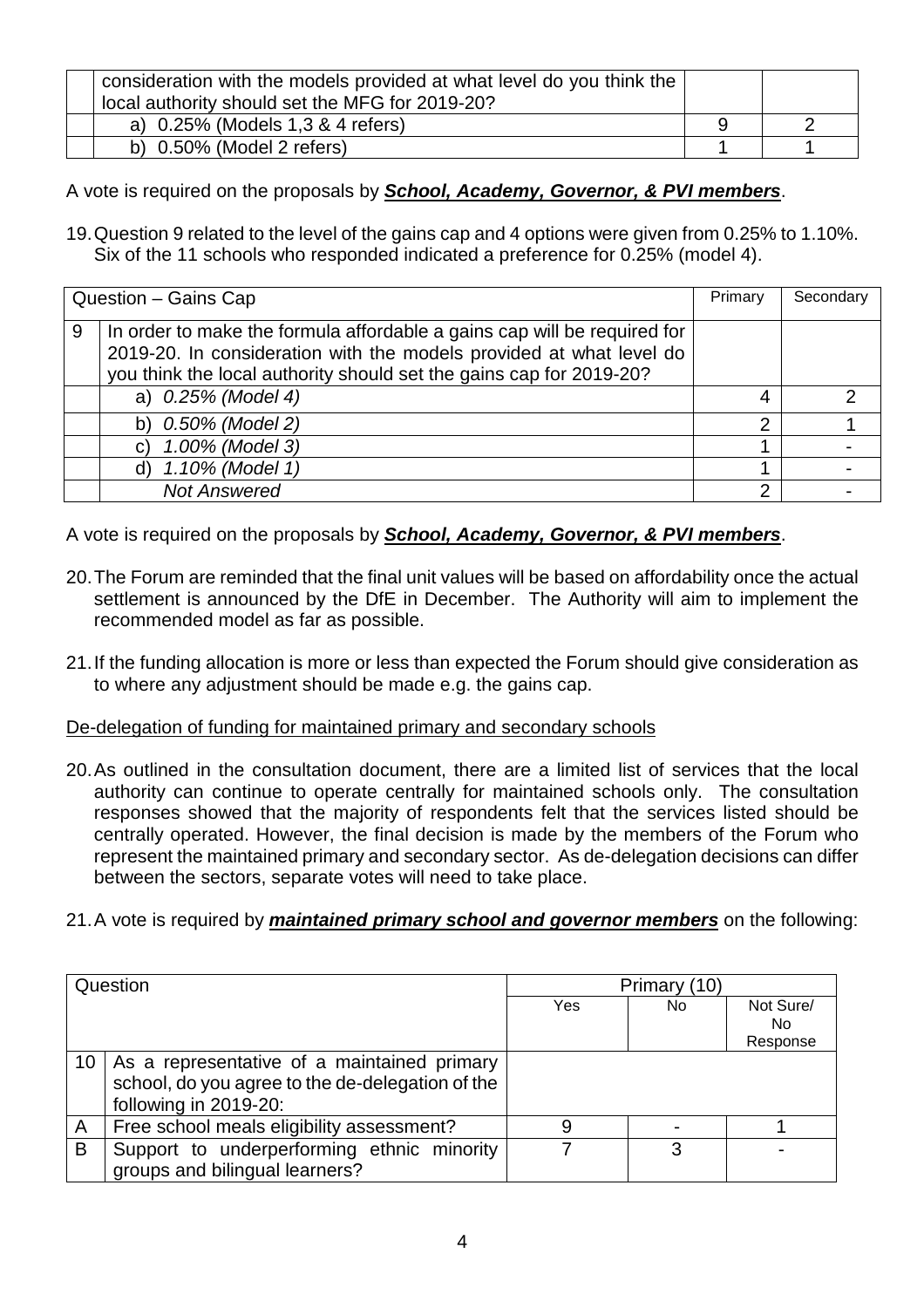| Contingency for crisis communications? |  |  |
|----------------------------------------|--|--|
| <b>Trade Union Facilities</b>          |  |  |

22. A vote is required by **maintained secondary school and governor members** on the following:

| Question     |                                                                                                                            | Secondary (1) |     |                          |  |
|--------------|----------------------------------------------------------------------------------------------------------------------------|---------------|-----|--------------------------|--|
|              |                                                                                                                            | Yes           | No. | Not Sure/<br>No Response |  |
| 10           | As a representative of a maintained secondary<br>school, do you agree to the de-delegation of the<br>following in 2018-19: |               |     |                          |  |
| $\mathsf{A}$ | Free school meals eligibility assessment?                                                                                  |               |     |                          |  |
| B            | Support to underperforming ethnic minority<br>groups and bilingual learners?                                               |               |     |                          |  |
| $\mathsf{C}$ | <b>Trade Union Facilities</b>                                                                                              |               |     |                          |  |

### **Early Years Local Funding Formula (EYLFF)**

- 23. There was only one consultation proposal for the EYLFF and that was to increase the basic hourly rate by 1p for 2, 3 and 4 year olds.
- 24. The ESFA have notified local authorities of the their 2019-20 hourly rate for 3 and 4 year olds and for Nottinghamshire it is confirmed at £4.30 per hour which is the same as that for 2018- 19.
- 25. A vote is required on the following factor by **School, Academy, Governor & PVI members**.

| Question          |                                                                                                                                                                       | <b>Consultation Response for</b><br><b>Information</b> |           |                                 |  |  |
|-------------------|-----------------------------------------------------------------------------------------------------------------------------------------------------------------------|--------------------------------------------------------|-----------|---------------------------------|--|--|
|                   |                                                                                                                                                                       | Yes                                                    | <b>No</b> | Not Sure/<br><b>No Response</b> |  |  |
| $12 \overline{ }$ | Do you agree with the proposal to increase<br>the hourly rate by 1p for 2, 3 and 4 year<br>olds and reduce the contribution to the<br>Early Years SEN Inclusion Fund? | 56%                                                    | 22%       | 22%                             |  |  |

## **RECOMMENDATION/S**

That the Schools Forum

- 1) Notes the content of the report; and
- 2) Undertakes the votes required to recommend the school and early years local funding formula for 2019-20 for approval by the County Council Policy Committee on 23 January 2019 and for submission to the ESFA on 21 January 2019.

#### **Sue Summerscales Senior Finance Business Partner – Children & Families**